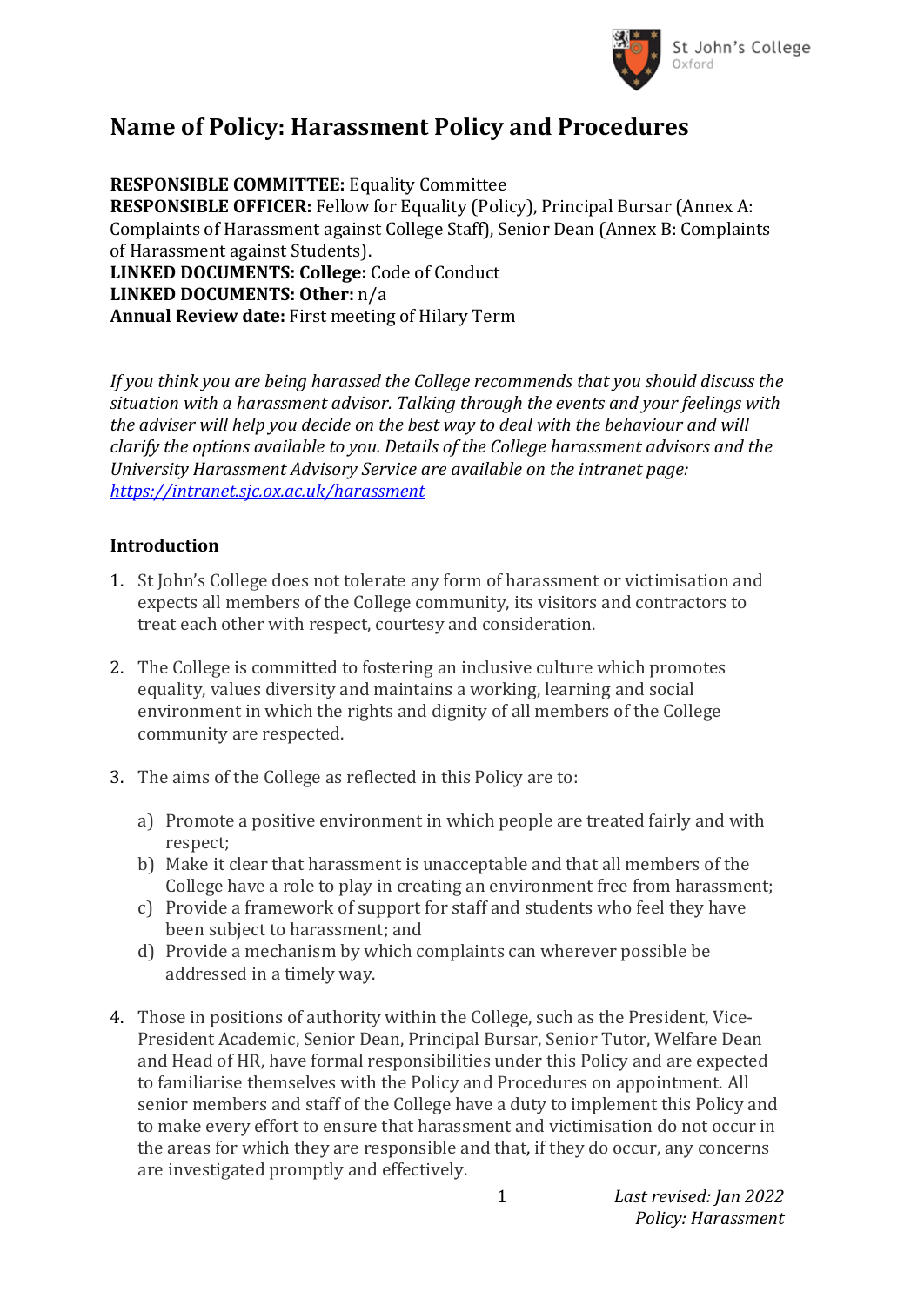

- 5. All members of the College community have the right to expect professional behaviour from others, and a corresponding responsibility to behave professionally towards others. All members of the College community have a personal responsibility for complying with this Policy and Procedure and must comply with and demonstrate active commitment to this Policy by:
	- a) Treating others with dignity and respect;
	- b) Discouraging any form of harassment by making it clear that such behaviour is unacceptable; and
	- c) Supporting any member of the College who feels they have been subject to harassment, including supporting them to make a formal complaint if appropriate.
- 6. This Policy and Procedures are designed to deal with harassment which occurs primarily within the environment of one or more colleges. Incidents of harassment that occur outside the college environment and/or solely within the University environment will normally be dealt with under the appropriate University procedure.<sup>1</sup> If there is doubt as to whether the college or University procedure applies, you are advised to seek advice from the relevant college officers described in this Procedure, the Director of Student Welfare and Support Services or the University's Harassment Line.
- 7. This Policy and Procedures should be read alongside other St John's College policies and procedures, particularly the College Disciplinary Code and Appeals Procedure found in the Student Handbooks, and the College Grievance Procedure found in the Staff Handbook.
- 8. Any member of the College community who feels they have been subject to harassment can also contact the University Harassment Advisory Service, or their local Harassment Advisor, for support. The Service is also available to those against whom an allegation of harassment has been made. Other sources of help and advice can be found at: [www.admin.ox.ac.uk/eop/harassmentadvice.shtml](http://www.admin.ox.ac.uk/eop/harassmentadvice/)

### **Definitions**

 $\overline{a}$ 

- 9. A person subjects another to **harassment** where they engage in unwanted and unwarranted conduct which has the purpose or effect of:
	- a) violating another person's dignity, or
	- b) creating an intimidating, hostile, degrading, humiliating or offensive environment for another person.<sup>2</sup>

The recipient does not need to have explicitly stated that the behaviour was unwanted.

<sup>1</sup> [www.admin.ox.ac.uk/eop/harassmentadvice/policyandprocedure/](http://www.admin.ox.ac.uk/eop/harassmentadvice/policyandprocedure/)

<sup>&</sup>lt;sup>2</sup> Statute XI: University Discipline (www.admin.ox.ac.uk/statutes/352-051a.shtml# Toc28142342)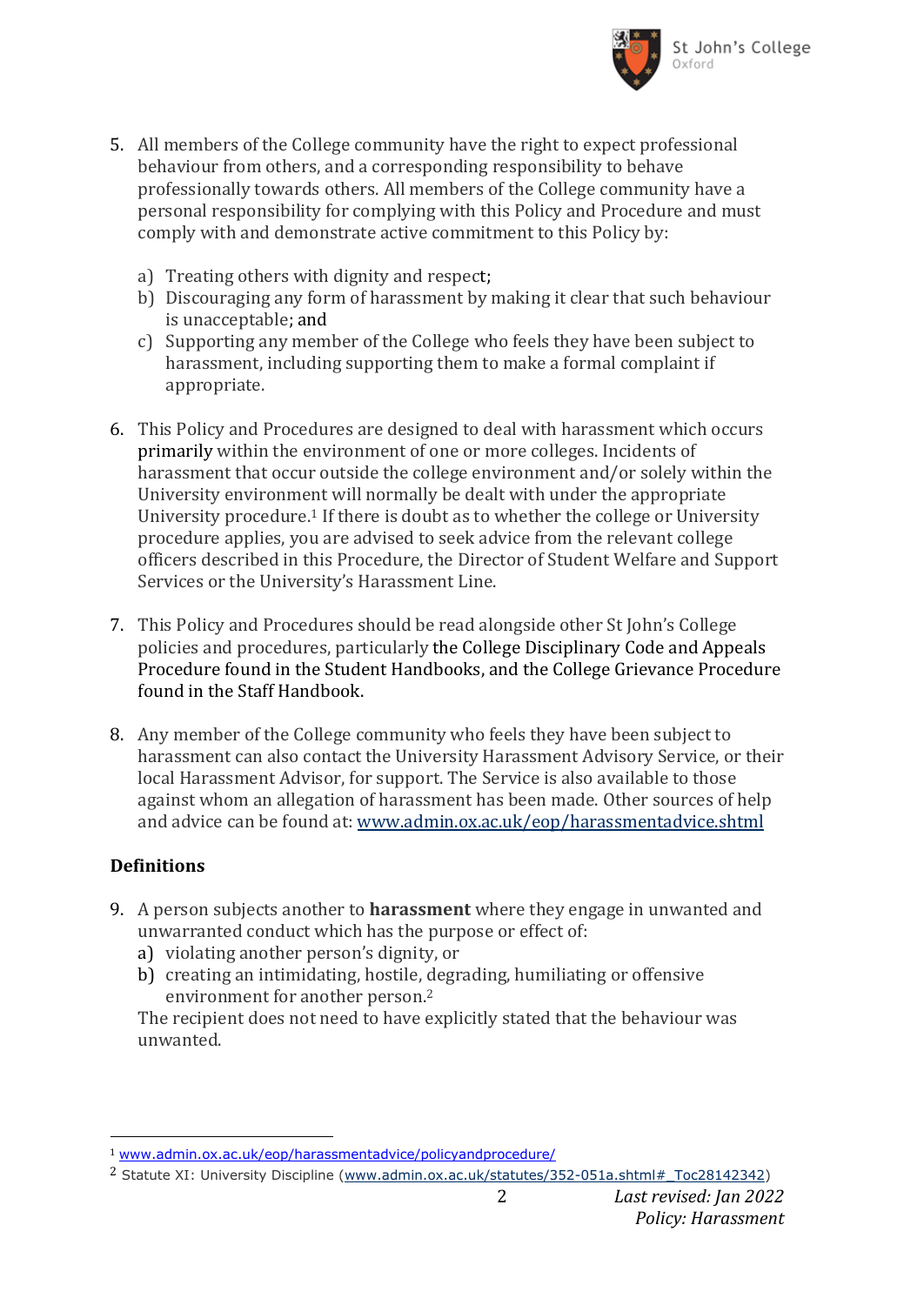

- 10. Freedom of speech and academic freedom<sup>3</sup> are protected by law though these rights must be exercised within the law. Vigorous academic debate will not amount to harassment when it is conducted respectfully and without violating the dignity of others or creating an intimidating, hostile, degrading, humiliating or offensive environment for them.
- 11. **Bullying** is a form of harassment and may be characterised as offensive, intimidating, malicious or insulting behaviour, or misuse of power through means intended to undermine, humiliate, denigrate or injure the recipient.
- 12. The College seeks to protect any member of the College community from **victimisation**, which is a form of misconduct which may itself result in a disciplinary process. The College will regard as victimisation any instance where a person is subjected to detrimental treatment because they have, in good faith:
	- a) made an allegation of harassment, or
	- b) indicated an intention to make such an allegation, or
	- c) assisted or supported another person in bringing forward such an allegation, or
	- d) participated in an investigation of a complaint, or
	- e) participated in any disciplinary hearing arising from an investigation, or
	- f) taken any other steps in connection with this Policy and Procedure, or
	- g) is suspected of having done so.

#### **Behaviours**

l

- 13. Harassment may involve repeated forms of unwanted and unwarranted behaviour, but a one-off incident can also amount to harassment.
- 14. The intentions of the alleged harasser are not always determinative of whether harassment has taken place. The perception of the complainant and the extent to which that perception is in all the circumstances reasonable will also be relevant.
- 15. Being under the influence of alcohol, drugs or otherwise intoxicated is not an excuse for harassment.
- 16. Harassment can take a variety of forms:
	- a) Through individual behavior
		- face to face, either verbally or physically
		- through other forms of communication, including but not limited to, written communications and communications via any form of electronic media or mobile communications device: such behaviour may also amount to a breach of the college's regulations relating to the use of Information Technology Facilities <sup>4</sup>

<sup>3</sup> See Freedom of Speech Policy https://www.sjc.ox.ac.uk/discover/about-college/legal/college-policies/ 4 See: Information Technology Policy; College Regulations relating to the use of Information Technology Facilities; Social Media Policy; Social Media Guidelines. [https://www.sjc.ox.ac.uk/discover/about](https://www.sjc.ox.ac.uk/discover/about-college/legal/college-policies/)[college/legal/college-policies/](https://www.sjc.ox.ac.uk/discover/about-college/legal/college-policies/)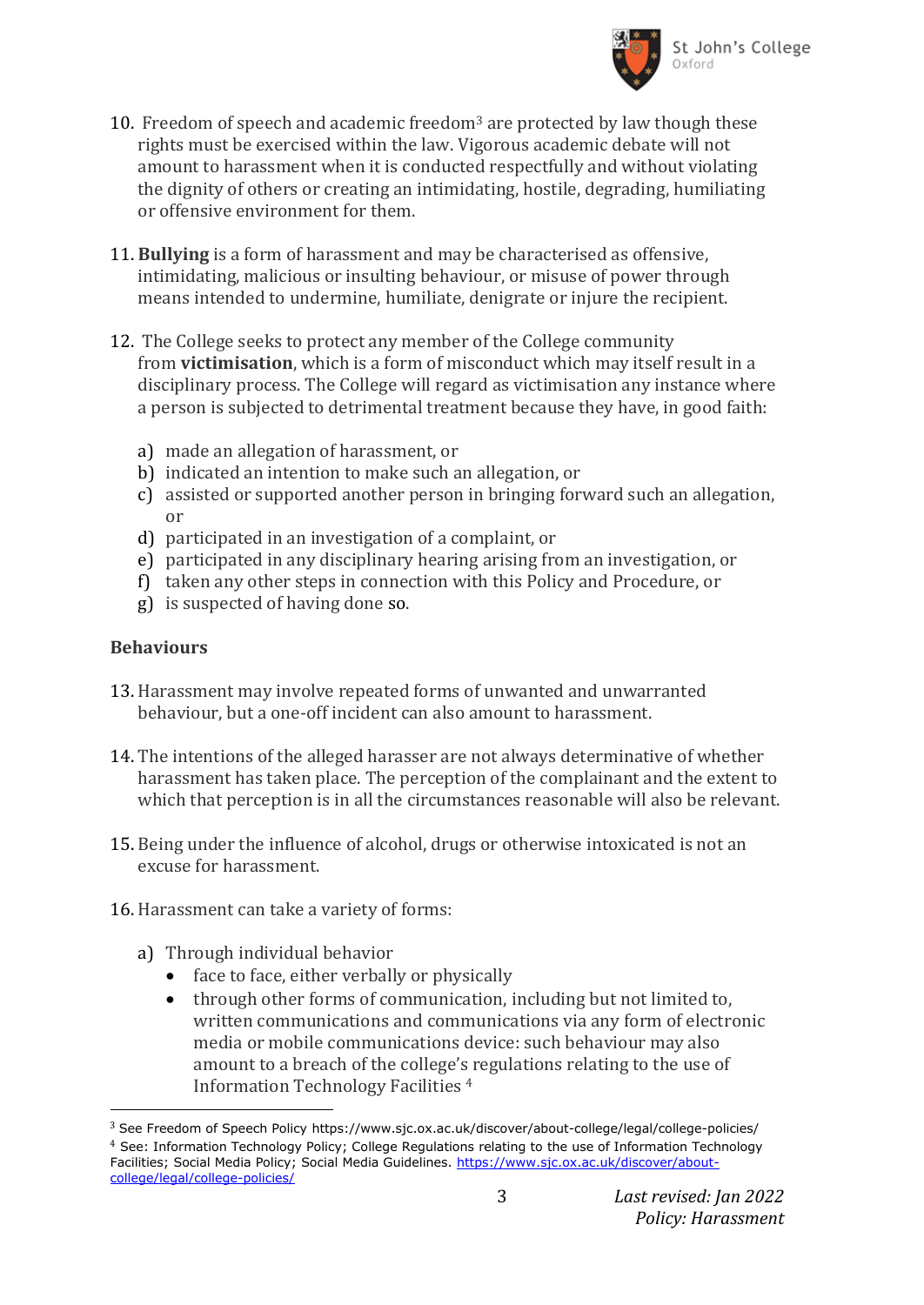

- directly to the person concerned, or to a third party
- b) Through a prevailing workplace or study environment which creates a culture which tolerates harassment or bullying, for example the telling of homophobic or racist jokes.
- 17. Examples of behaviour which **may** amount to harassment under this Policy include (but are not limited to) the following:
	- a) unwanted physical contact, ranging from an invasion of space to an assault, including all forms of sexual harassment, including:
		- inappropriate body language
		- sexually explicit remarks or innuendoes
		- unwanted sexual advances and touching
	- b) offensive comments or body language, including insults, jokes or gestures and malicious rumours, open hostility, verbal or physical threats: these include all forms of harassment and abuse on the grounds of disability, race or sexual orientation
	- c) insulting, abusive, embarrassing or patronising behaviour or comments
	- d) humiliating, intimidating, and/or demeaning criticism
	- e) persistently shouting at, insulting, threatening, disparaging or intimidating an individual
	- f) constantly criticising an individual without providing constructive support to address any performance concerns
	- g) persistently overloading an individual with work that they cannot reasonably be expected to complete
	- h) posting offensive comments on electronic media, including using mobile communication devices
	- i) threatening to disclose, or disclosing, a person's sexuality or disability to others without their permission
	- j) deliberately using the wrong name or pronoun in relation to a transgender person, or persistently referring to their gender identity history
	- k) isolation from normal work or study place, conversations, or social events
	- l) publishing, circulating or displaying pornographic, racist, homophobic, sexually suggestive or otherwise offensive pictures or other materials.

#### 18. **Stalking** may also be a form of harassment and may be characterised by any of the following repeated and unwanted behaviours:

- a) Following a person;
- b) Contacting, or attempting to contact, a person by any means;
- c) Publishing any statement or other material
	- Relating or purporting to relate to a person, or
	- Purporting to originate from a person;
- d) Monitoring the use by a person of the internet, email or any other form of electronic communication;
- e) Loitering in any place (whether public or private);
- f) Interfering with any property in the possession of a person;
- g) Watching or spying on a person including through the use of CCTV or electronic surveillance.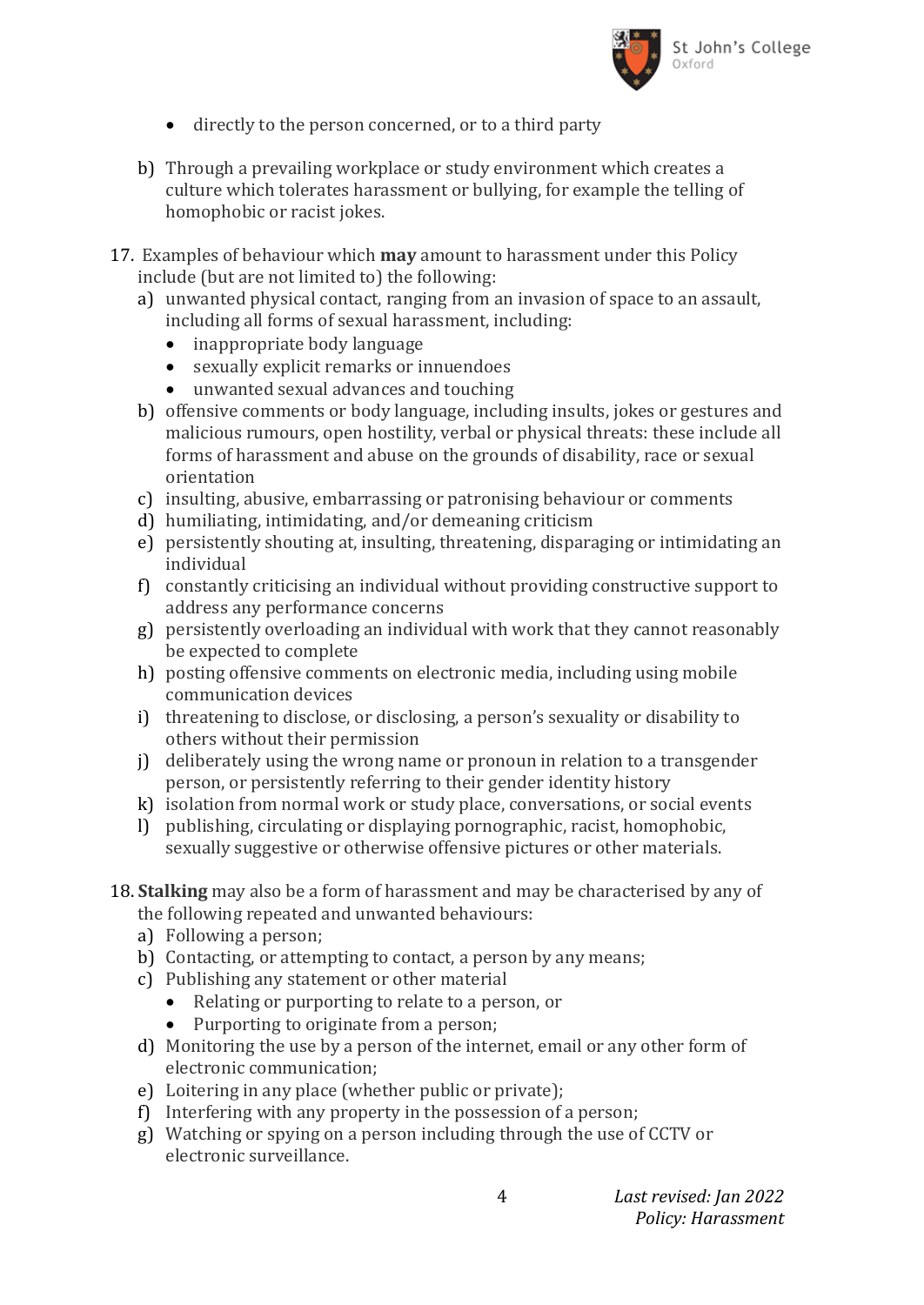

## **Application of the Policy**

- 19. Harassment is a serious offence. Any member of the College community who feels they have been subject to harassment can make a complaint via the appropriate Procedure: see Annexe A for the Procedure in relation to complaints about staff; and Annexe B for the Procedure in relation to complaints about students.
- 20. When a criminal offence may have been committed, the relevant harassment Procedure may not be appropriate. These cases will include, but not be limited to, serious assault or threat of serious assault. Student members can seek advice from Harassment Advisors, the Welfare Dean, other members of the College Welfare Team, the Director of Student Welfare and Support Services and/or approach the Police directly; and staff members can seek advice from Harassment Advisors or the Head of HR and/or approach the Police directly. Further information on support for students who have experienced sexual assault or sexual violence is available at: [www.ox.ac.uk/students/welfare/supportservice?wssl=1.](http://www.ox.ac.uk/students/welfare/supportservice?wssl=1)
- 21. Incidents of harassment that occur outside of the college environment and within the University environment will normally be dealt with under the appropriate University procedure. These procedures can be found at: [www.admin.ox.ac.uk/eop/harassmentadvice/policyandprocedure/](http://www.admin.ox.ac.uk/eop/harassmentadvice/policyandprocedure/)
- 22. If a complainant is deemed to have known or to have reasonably been expected to know that a complaint was unfounded, the allegation of harassment may be judged to be vexatious or malicious, and disciplinary action may be taken against them. No action will be taken if a complaint which proves to be unfounded is judged to have been made in good faith.
- 23. All parties involved in a complaint (including any witnesses who may be interviewed as part of any investigation, or trade union representatives supporting any of the parties) should maintain the confidentiality of the process. Those involved in advising complainants should, where possible, seek the consent of the individual for the onward disclosure of relevant information to those with a clear need to know. Where such consent is not forthcoming, the person entrusted with the information should make it clear that, in exceptional circumstances, it may be necessary to disclose the information, taking account of the duty of care which may be owed to the individual and/or others.
- 24. This Policy and Procedure may be found at <https://www.sjc.ox.ac.uk/discover/about-college/legal/college-policies/> or are available in hard copy from Human Resources or the College Office. Copies in alternative formats are available on request.
- 25. This Policy and Procedure will be subject to annual review by Equality Committee each Hilary Term.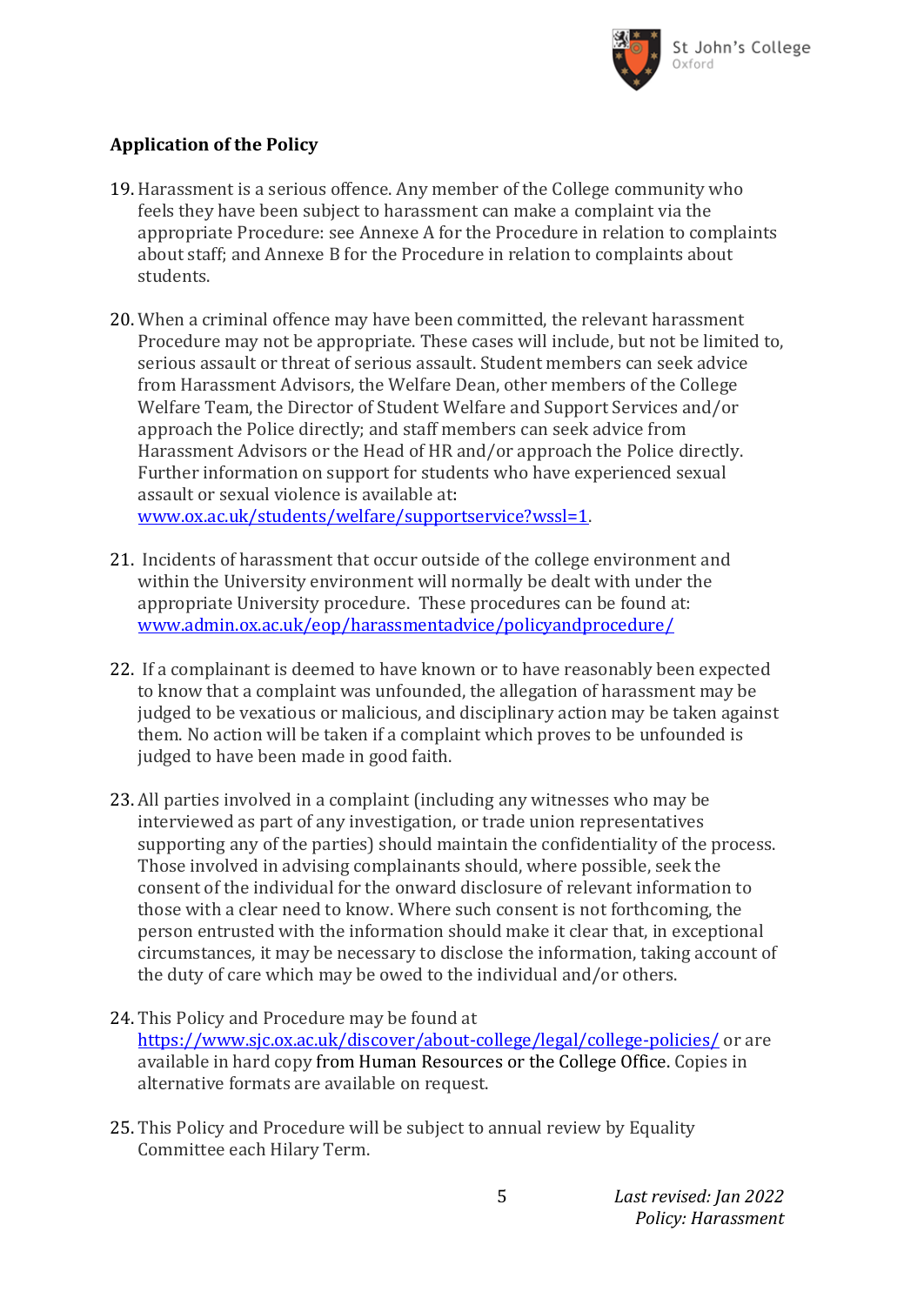

## **Annex A: Complaints of harassment against College staff**

- 1. The Procedure below applies in all cases where the person who is the subject of the complaint is a member of College staff, or who has an association with a particular college, short of an employment contract. The Human Resources ('HR') Manager will have oversight of all cases and will take the lead as appropriate in liaising with other parts of the collegiate University. In cases where the person is the subject of the complaint is a member of academic staff, the Head of HR will consult with the Senior Tutor on receipt of a complaint and at all decision making stages.
- 2. Where the complainant is a student, support during this process will be provided by the Welfare Dean and, where relevant, the Director of Student Welfare and Support Services.

#### **Initial action**

- 3. The Procedure below assumes that the individual has not been able first to resolve the issue through an informal approach. If a member of staff wishes to seek informal resolution, they should approach the Head of HR to ask for help in achieving a resolution of the problem. Students should seek support from the Student Welfare Lead. At no time should a student or staff member feel obliged to approach an alleged harasser.
- 4. In some situations, it may be appropriate to ask the parties to consider entering into a mediation or conciliation process. Although mediation or conciliation may be attempted at any time before or after a formal investigation, it may be particularly helpful if it is considered at an early stage before the formal procedure is invoked.
- 5. In the case of a complaint involving two members of staff, an experienced mediator or conciliator acceptable to both parties will normally be nominated by the Head of HR, who may seek advice from the University's Director of Human Resources if appropriate, for example, in the case of a joint appointment. In the case of a complaint involving a member of staff and a student, the Head of HR will consult the Welfare Dean, who may seek advice from the Director of Student Welfare and Support Services as appropriate. The mediator or conciliator will meet with the parties separately and as soon as practicable to begin to seek a resolution. The normal expectation is that resolution would be achieved within 20 working days of the initial meetings with the parties (although this time limit may be extended by agreement). Any agreed outcome will normally be recorded in writing.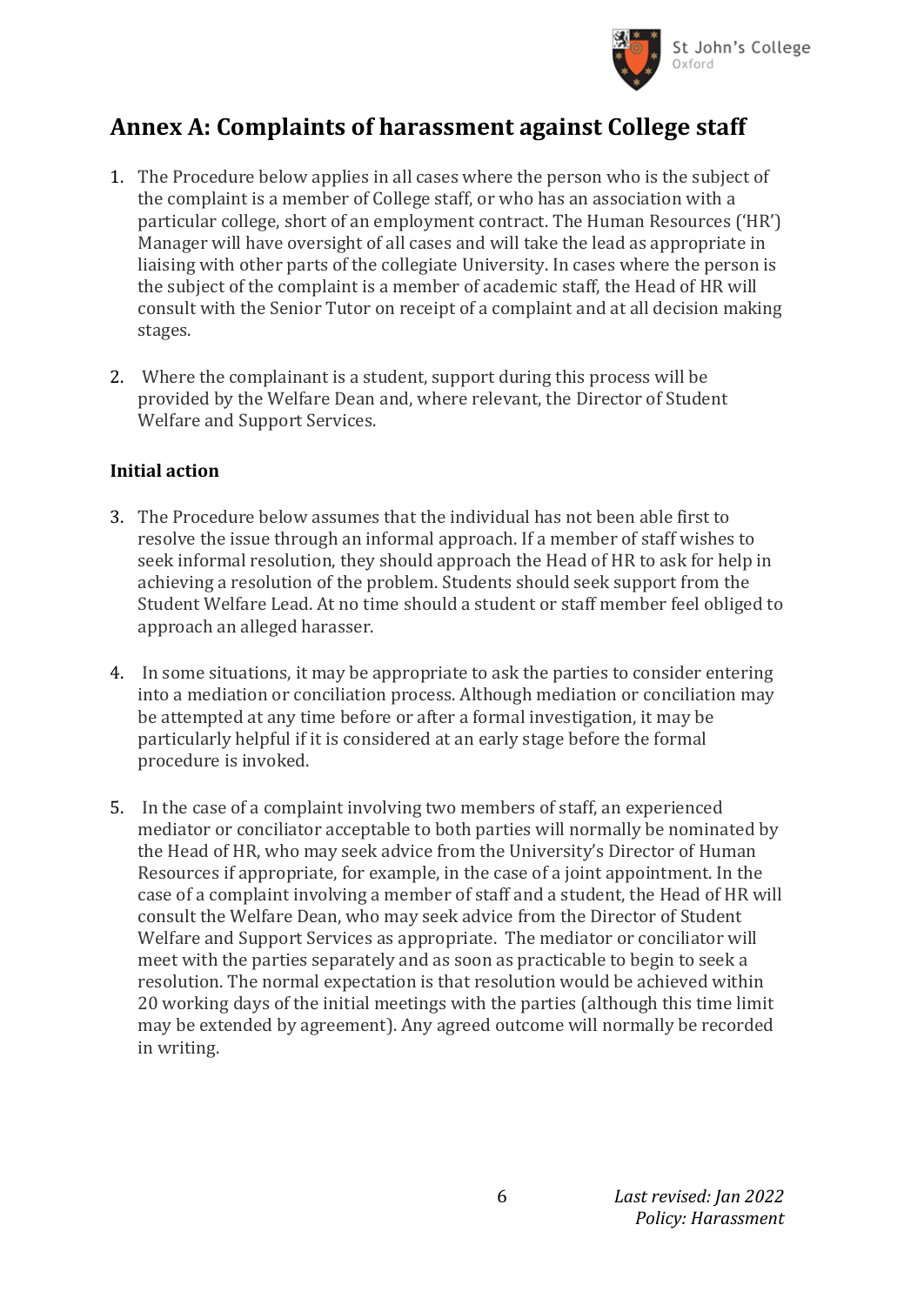

6. All those involved in the mediation or conciliation process must maintain appropriate confidentiality.

### **Complaints procedure**

7. If informal action does not succeed in resolving the situation, or would not be appropriate given the nature of the complaint, the complainant should make a written complaint. If the complainant is a member of staff, the complaint should be submitted to the Head of HR. If the complainant is a student, the complaint should be submitted to the Welfare Dean who will then communicate it to the Head of HR. A student complainant may also seek support as relevant from the Director of Student Welfare and Support Services. In cases where it is not immediately clear to whom a complaint should be addressed, or if the complainant feels it is not appropriate to approach the Head of HR, or wishes to make a complaint against the Head of HR, advice may be sought from College Harassment Advisors/Welfare Dean. Students and staff can seek support from College Harassment Advisors throughout the complaints process. If the student or staff member does not feel comfortable contacting a College Harassment Advisor, they can contact the Harassment Line for details of another advisor (Tel. 01865 270760 or e-mail [harassment.line@admin.ox.ac.uk\)](mailto:harassment.line@admin.ox.ac.uk).

#### **Submission of the complaint**

- 8. In the submission to the Head of HR or Welfare Dean, the complainant should set out as clearly and succinctly as possible
	- a) the nature of the behaviour that they are concerned about;
	- b) the effect of this behaviour on them; and
	- c) the resolution they are seeking.

The complaint should include dates and details of any witnesses to any incidents referred to in the complaint, together with any documentary evidence. The complainant should also explain what attempts, if any, have been made to resolve the difficulties and the outcome they are seeking.

9. Every effort will be made to achieve a prompt resolution to the complaint – the aim being to conclude the investigation within a period of no more than six weeks. Both the complainant and the person who is the subject of the complaint will be expected to co-operate with the College in achieving that result. In exceptional cases, an investigation may take longer than six weeks, and both parties will be kept updated about the progress of the investigation.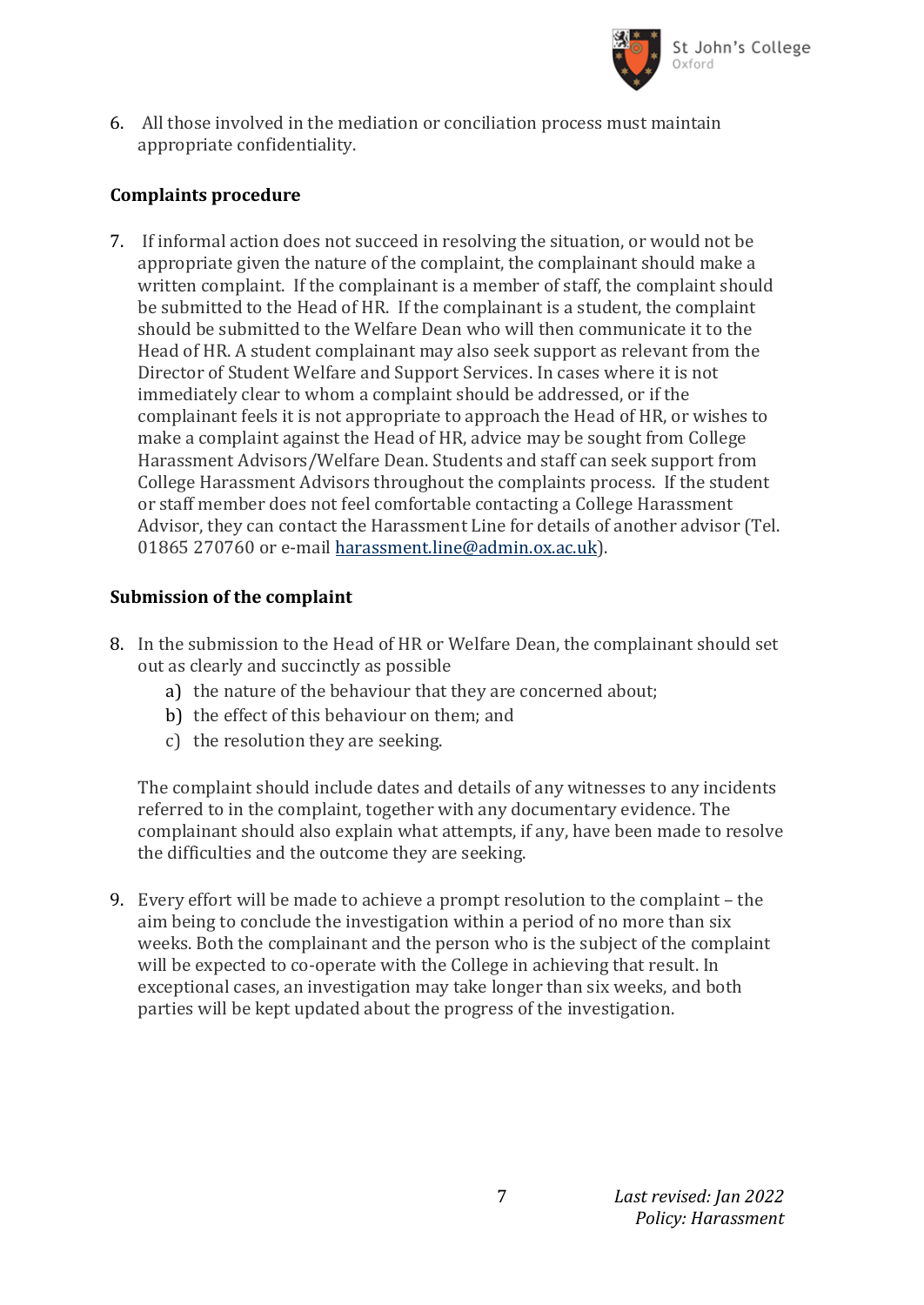

- 10. Both parties to the complaint have the right to be accompanied and supported by a trade union representative<sup>5</sup> or by a colleague of their choice from within the College at any meeting held under this procedure. If the complaint involves a student they may be accompanied by another student member of the College or a member of the College's welfare team, a senior member of the College, or a member of staff from OUSU's Student Advice Service. These people must maintain appropriate confidentiality.
- 11. There may be circumstances in which an aggrieved party is not willing, or able, to make a formal complaint but the Head of HR (in consultation with the Senior Tutor in case of academic staff) or Welfare Dean considers that the implications for the aggrieved person or others actually or potentially affected are serious. This may include cases where other parties, but not the aggrieved party, have made a complaint. In this case, the Principal Bursar (for non-academic staff) or Vice-President Academic (for academic staff) may initiate an investigation and make a decision on further action on the basis of such evidence as is available.

### **Action by the Head of HR on receipt of a complaint**

- 12. On receipt of a complaint, the Head of HR will, in consultation with the Welfare Dean in the event of a student complainant, and with the Senior Tutor in the case of academic staff, take such steps as they think necessary or appropriate to understand the nature of the complaint and the outcome sought which may include:
	- a) informing the person against whom a complaint has been made of the allegations against him or her;
	- b) meeting separately with the complainant and the alleged harasser (at which meetings they should be provided with the right to be accompanied);
	- c) speaking to other relevant people on a confidential basis; and/or
	- d) obtaining further relevant information.
- 13. The Head of HR, in consultation with the Senior Tutor in the case of academic staff, will then decide how to proceed and will inform the parties in writing. They may make such enquiries as are necessary to determine the complaint, or may commission an investigation, where circumstances preclude them from concluding the matter in a timely fashion.
- 14. The Head of HR, in consultation with the Senior Tutor in the case of academic staff, may also determine that immediate interim action is necessary pending the outcome of a formal process.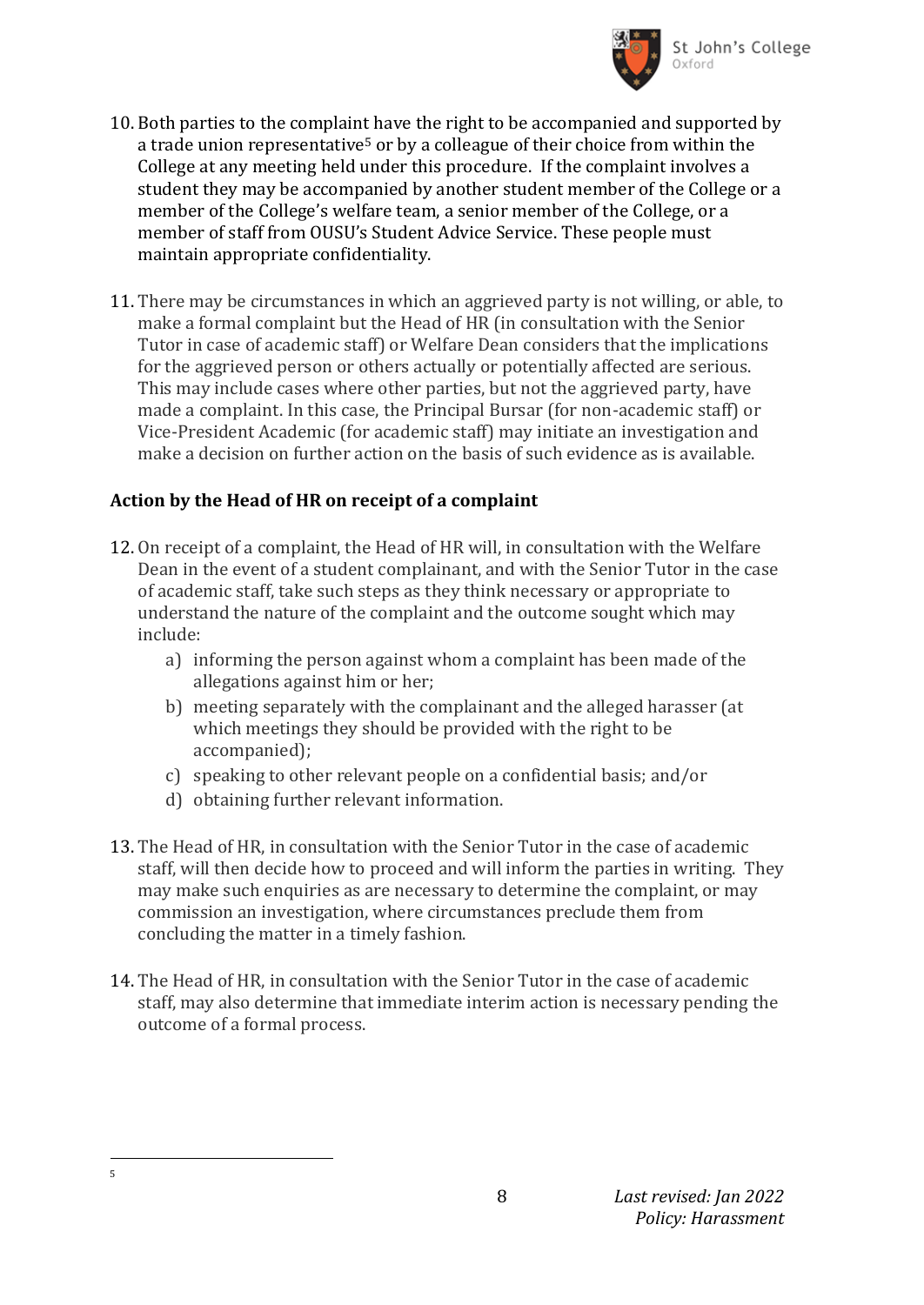

#### **Investigation**

- 15. The purpose of an investigation is to establish the relevant factual evidence in connection with the allegation(s) made by the complainant.
- 16. The Head of HR will ask the Principal Bursar or Vice President Academic, as appropriate, to nominate an appropriate Investigator. As a general rule, the Investigator should not have had previous involvement with the issues in the case and should have received appropriate training. The investigation should be concluded as soon as is reasonably practicable. The Investigator will prepare a report and may, if specifically requested to do so by the Head of HR, make recommendations on possible courses of action.
- 17.The Head of HR will inform the complainant and the person who is the subject of the complaint in writing (i) of the conclusions they have reached having reviewed the evidence, including any investigation report; (ii) of the action the Head of HR intends to take; and (iii) of the reasons for any such action.
- 18. The Head of HR will also inform any other parties who have been asked to participate in an investigation that the investigation has been concluded

#### **Investigation procedure**

- 19. The procedure for an investigation will normally be as follows, but may be adapted by the Investigator to meet the needs of the case:
	- a) The Investigator will meet the complainant to confirm the details of the complaint.
	- b) The complaint as clarified will be forwarded to the person complained against together with any other relevant material that the [Investigator] has.
	- c) The Investigator will interview, where reasonably practicable, individuals identified by the complainant as having relevant evidence.
	- d) The Investigator will meet the person complained against to hear their response to the complaint and any further evidence that has come to light.
	- e) The Investigator will interview, where reasonably practicable, individuals identified by the person complained against as having relevant evidence.
	- f) Having considered all the evidence, including any relevant documents, the Investigator will prepare a written report of their findings, in relation to which they may check relevant sections in draft with the parties before finalising.
	- g) The report will be forwarded to the Head of HR with copies to the Principal Bursar / Senior Tutor/Vice-President Academic, as appropriate and, if the complainant is a student, normally to the Welfare Dean. In cases involving students, consent should be sought from the complainant to inform their department if appropriate. The Welfare Dean will ensure that appropriate support is available to students following an investigation.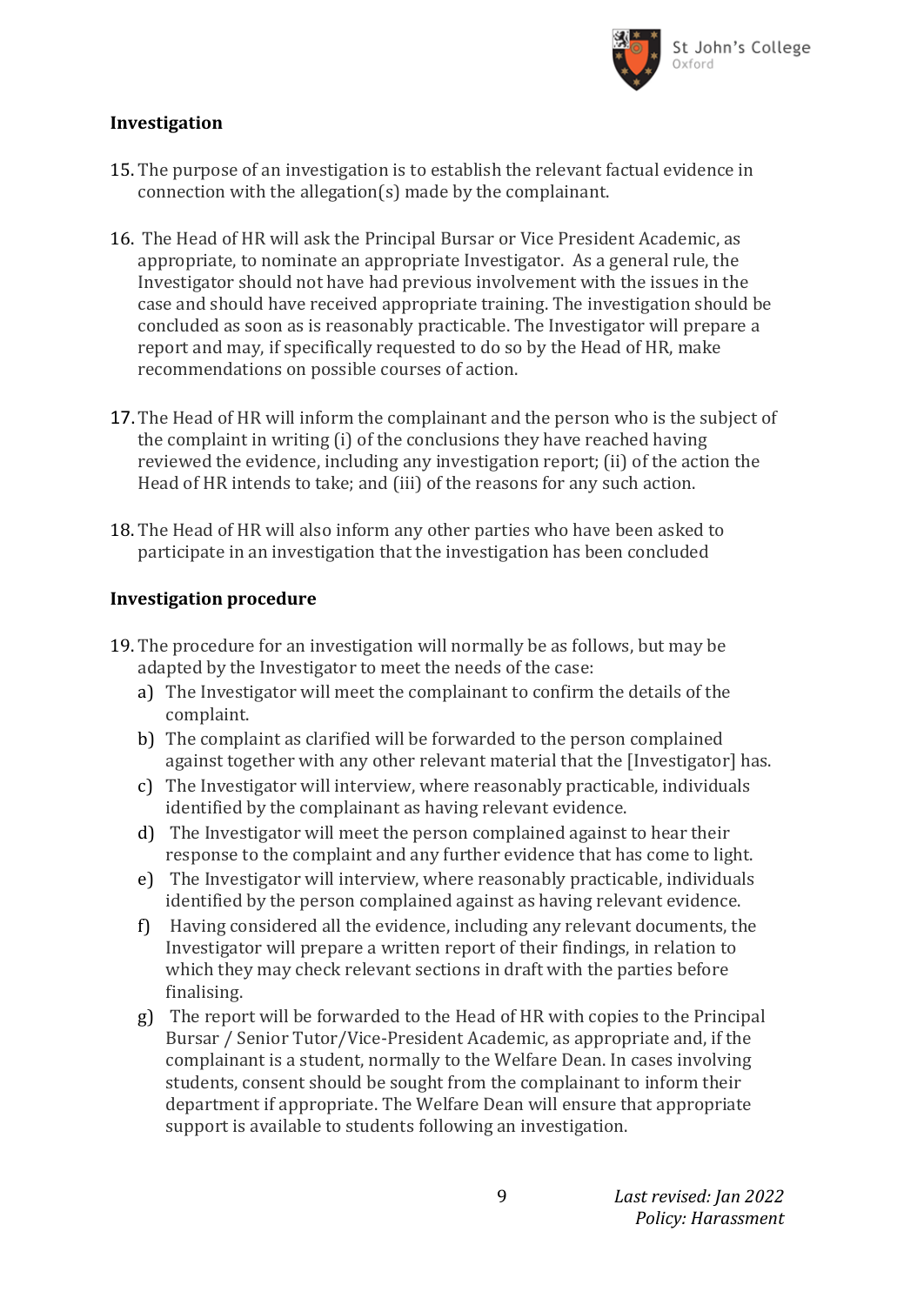

#### **Possible outcomes of a complaint**

- 20. Depending on the nature of the complaint and the evidence found, including the findings of any investigation report, the Head of HR, in consultation with the Senior Tutor in the case of academic staff and, in the event of a student complainant, the Welfare Dean, will either:
	- a) Take no further action, other than, where appropriate, implementing or suggesting steps that would help to restore reasonable professional relationships between the parties, or
	- b) Initiate resolution of the issues (e.g. by requiring that certain individuals undergo specific training, or implementing practical arrangements to improve professional relationships). If a successful resolution is achieved the case will be closed, but the situation will be monitored for an appropriate period, or
	- c) Institute disciplinary proceedings where the Head of HR is reasonably satisfied that there is evidence to support allegations of harassment of a sufficiently serious nature that should be further examined through the disciplinary process. In this event, the Head of HR will determine what intermediate measures are necessary, including any re-allocation of duties, in consultation as appropriate with the relevant department, or
	- d) In rare cases disciplinary action may be instituted against the complainant if the Head of HR is satisfied that the complaint of harassment is unfounded and not made in good faith.

### **Appeal from the Head of HR's decision**

- 21. If either party does not accept the outcome of the complaint (including any judgement that the complaint was vexatious), they may invoke the relevant grievance or complaint procedure within the time scales specified. For staff see the Grievance Procedure in the Staff Handbook and for students see the Appeals procedure in the College's Undergraduate or Graduate Student Handbook. If the complainant is a student, a Completion of Procedures letter should be issued.
- 22. If a student complainant is not satisfied with the outcome following the investigation of the formal written complaint, they may be able to apply to the Office of the Independent Adjudicator for Higher Education (OIA) for a review of the case. Any such application must be made within one year of the date of the Completion of Procedures letter.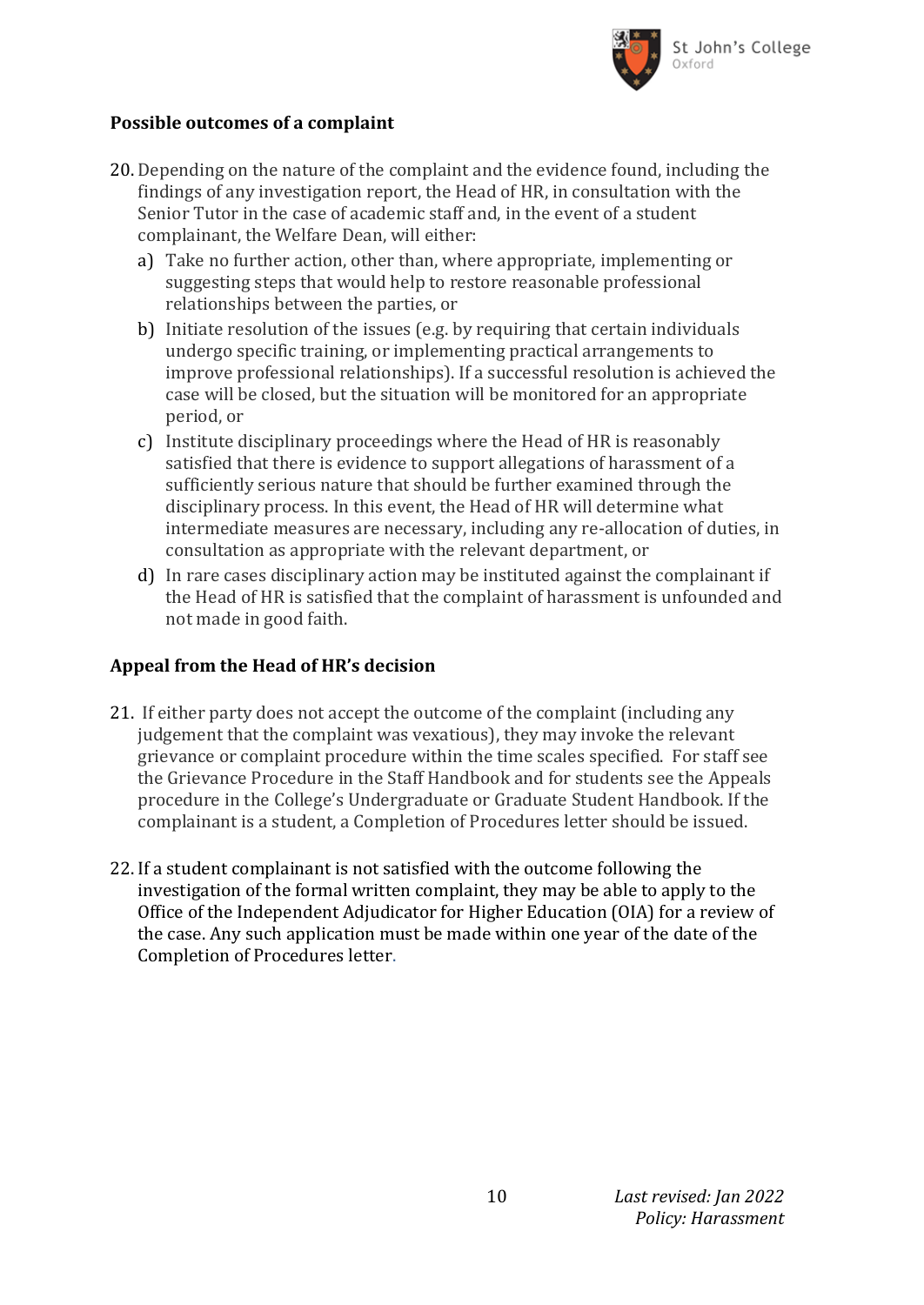

### **Potentially criminal conduct**

23. This Procedure may not be applicable where the allegations are of behaviours that may attract criminal sanction. This would include, but not be limited to, cases of serious assault or threat of assault. The Head of HR, in consultation with the Senior Tutor and Welfare Dean as appropriate, will decide which procedure is appropriate.

### **Confidentiality**

- 24. Information concerning allegations of harassment must so far as reasonably possible be held in confidence by those to whom it is divulged. Unnecessary disclosure of such allegations may attract disciplinary sanction. Information will be shared on a need-to-know basis, including as appropriate with the individual against whom a complaint is brought. Once a formal complaint is pursued, it is likely to be appropriate and/or necessary for certain information to be provided to others within the College, the University, or to external bodies.
- 25. Those to whom disclosure may be made outside the University include the police, the Office of the Independent Adjudicator ("OIA") and the civil and criminal courts. The College will not normally report a matter to the police without the complainant's agreement, except in those rare circumstances where there is sufficient evidence to suggest that an individual poses an extreme risk.

### **Records**

- 26. The College and all those involved in this process must comply with the principles of the Data Protection Act 2018.<sup>6</sup> These include ensuring that personal data is kept accurate and up-to-date, held securely, and not kept for longer than necessary.
- 27. Those interviewed in the course of any investigation will be asked to review the notes of their individual discussions with the Investigator as soon as is reasonably possible in order to comment on any inaccuracies or omissions.
- 28. The Head of HR, and if the student is a complainant, the Welfare Dean, should be consulted about filing and retaining any notes and documents, all of which must be held in confidence.

<sup>6</sup> see the College's GDPR Policies https://www.sjc.ox.ac.uk/discover/about-college/legal/collegepolicies/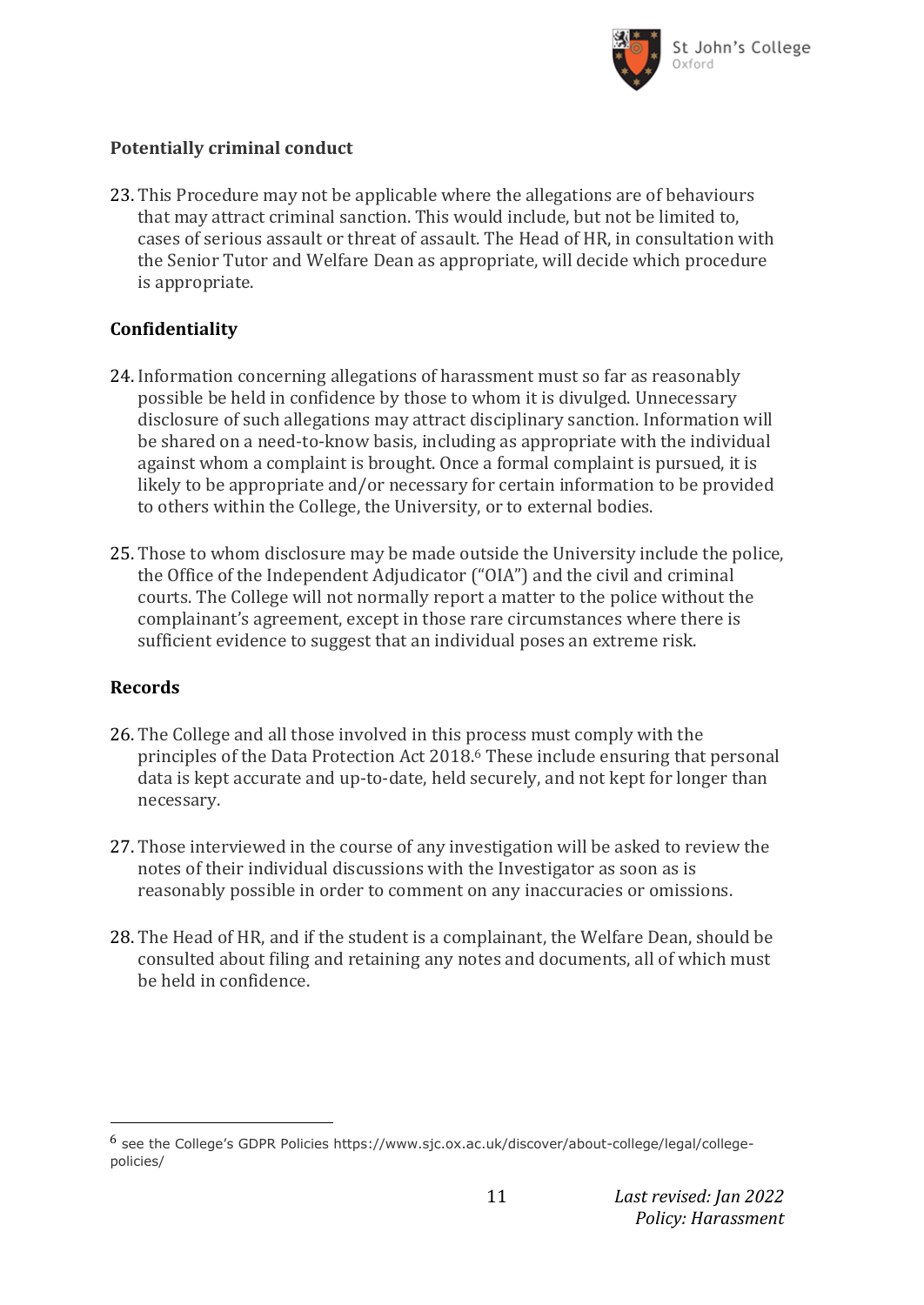

# **Annex B: Complaints of harassment against students**

- 1. This Procedure is designed to deal with student complaints of harassment by other students that arise in a College context. Complaints of harassment brought by students against college-only staff will be dealt with under the staff Procedure above, and complaints by students against University staff will be dealt with under the University Procedure. In all cases a student complainant will be supported by the Welfare Dean and other members of the College Welfare team<sup>7</sup> and, if appropriate, the Director of Student Welfare and Support Services. If a student is unsure whether a particular instance of harassment falls under the University's procedures or College procedures, they should seek advice from the Welfare Dean, DSWSS or a Harassment Advisor.
- 2. If a member of College staff wishes to make a complaint of harassment against a student, this will normally be considered as a disciplinary issue. In the first instance, a member of staff should seek support and guidance from the Human Resources Manager who should consult the Welfare Dean and/or DSWSS as relevant.
- 3. The Welfare Dean and other members of the College Welfare team can provide support to students, and to staff requiring advice on student cases. The Welfare Dean will have oversight<sup>8</sup> of all cases referred to them under this Procedure, and will take the lead as appropriate in liaising with other parts of the collegiate University. The Welfare Dean will act as a source of information and advice for the College on student cases of harassment, and will make referrals as appropriate. They will also be responsible for recording and reporting of cases referred to their office under this Procedure.
- 4. In serious cases, it is likely to be appropriate to proceed directly to stages 2 and 3 of this Procedure.

## **Stage 1 - Informal action**

 $\overline{\phantom{a}}$ 

5. In some cases, a student who feels that they are being harassed by another student may feel able to approach the person in question to explain what conduct they find upsetting, offensive or unacceptable, and to ask that person to refrain from that behaviour. At no time should a student feel obliged to approach an alleged harasser, and the College does not wish to suggest that a student who feels that they have been harassed is responsible for rectifying the situation. It may often be appropriate to proceed directly to stages 2 and 3 of the procedure.

<sup>7</sup> https://www.sjc.ox.ac.uk/current-students/health-and-welfare/

 $8$  Oversight in this context refers to the Welfare Dean being aware of all cases so as to ensure the provision of appropriate support to students.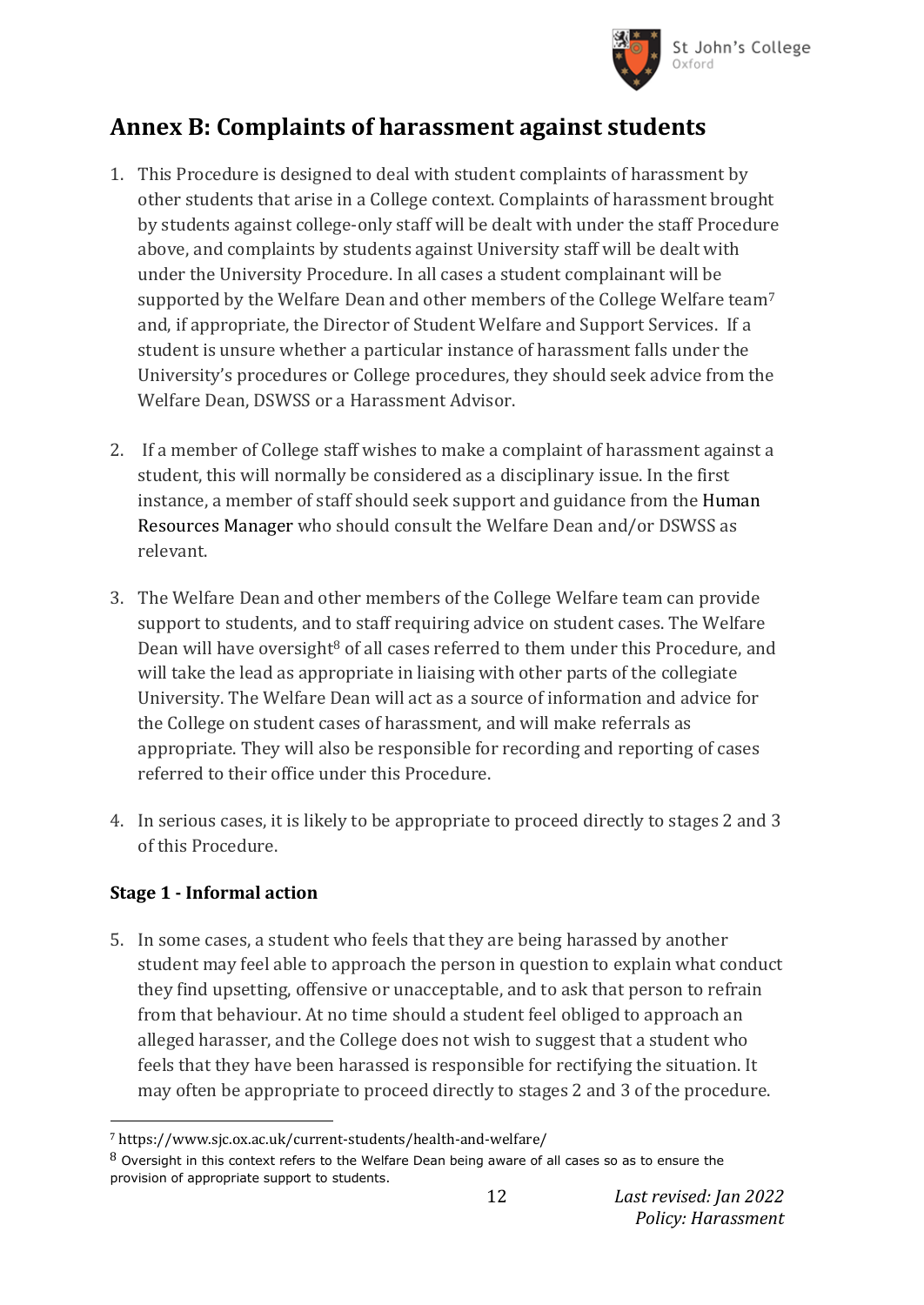

- 6. Before taking informal action, the student could discuss the situation with a College Harassment Advisor. Contact details are available on the intranet page [https://intranet.sjc.ox.ac.uk/harassment.](https://intranet.sjc.ox.ac.uk/harassment) If the student does not feel comfortable contacting a College Harassment Advisor, they can contact the Harassment Line for details of another advisor (Tel. 01865 270760 or e-mail [harassment.line@admin.ox.ac.uk\)](mailto:harassment.line@admin.ox.ac.uk). Harassment Advisors will not approach the alleged harasser on behalf of an individual. Details of the role of the harassment advisor can be found at [www.admin.ox.ac.uk/media/global/wwwadminoxacuk/localsites/equalityanddi](http://www.admin.ox.ac.uk/media/global/wwwadminoxacuk/localsites/equalityanddiversity/documents/harassment/role.pdf)
- 7. Other sources of advice when considering informal resolution include the College Welfare team, JCR and MCR welfare officers, Student Peer Supporters, and Oxford SU's Student Advice Service (Tel. 01865 288466 or e-mail [advice@ousu.org\)](mailto:advice@ousu.org).
- 8. These sources of support and advice are also available to students who have been accused of harassment.

## **Stage 2 - Student Welfare and Support Services**

[versity/documents/harassment/role.pdf.](http://www.admin.ox.ac.uk/media/global/wwwadminoxacuk/localsites/equalityanddiversity/documents/harassment/role.pdf)

- 9. If informal action does not succeed in resolving the situation, or would not be appropriate given the nature of the behaviour, the Welfare Dean and other members of the College Welfare Team are available for support and advice to any student who feels that they are being harassed. Students can contact the Welfare Dean by e-mail.<sup>9</sup>
- 10. The Welfare Dean will refer the student to a staff member trained in dealing with harassment cases, normally a Harassment Advisor. This staff member will be available to support the student throughout the process, including if they decide to move to [stage 3](http://www.admin.ox.ac.uk/eop/harassmentadvice/policyandprocedure/complaintsofharassmentagainststudents/#_blank) and make a formal complaint, and will also provide support following the outcome of any formal complaint. The Welfare Dean will oversee all cases, and will advise and take action as appropriate. Actions taken will vary depending on the case. Actions taken by the trained staff member may include:
	- a) Giving advice on options for ways to proceed, and helping the student to make decisions on the action they want to take
	- b) Referring the student to appropriate support services (such as the Student Counselling Service, Harassment Advisors and OUSU Student Advice Service).

Actions taken by the Welfare Dean may include:

 $\overline{\phantom{a}}$ <sup>9</sup> <https://www.sjc.ox.ac.uk/current-students/health-and-welfare/> for contact information.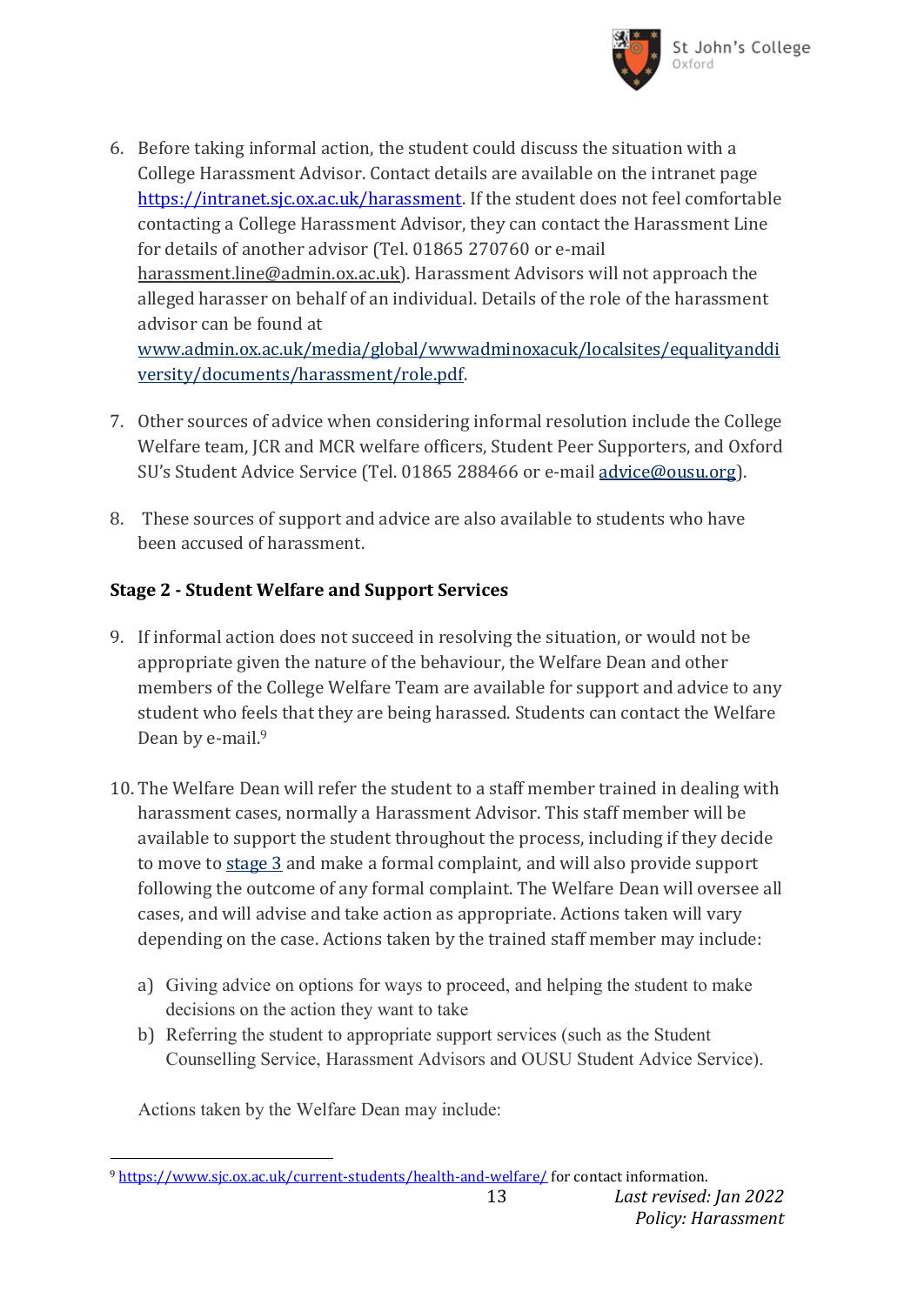

- c) Facilitating a mediation or conciliation process between the student and the alleged harasser, if both parties agree. An experienced mediator or conciliator acceptable to both parties will normally be nominated by the Welfare Dean, who may seek advice from the University's Director of Student Welfare and Support Services. The mediator or conciliator will meet with the parties separately and as soon as practicable to begin to seek a resolution. The normal expectation is that resolution would be achieved within 20 working days of the initial meetings with the parties (although this time limit may be extended by agreement). Any agreed outcome will normally be recorded in writing. All those involved in the mediation or conciliation process must maintain appropriate confidentiality
- d) Referring a case to the University, if it transpires that the alleged harassment did in fact take place outside of the college environment and within the University environment
- e) Ensuring that relevant members of staff within the collegiate University are informed of the case if appropriate, with the student's consent, and having due regard for obligations of confidentiality owed to others.
- 11. Support from the Welfare Dean and other members of the College Welfare team, including Harassment Advisors, is also available to students against whom complaints of harassment have been made. Actions taken will vary depending on the case, but the support will be equivalent to that available to a student who feels that they are being harassed by another student, including referral to appropriate support services, and facilitation of a mediation or conciliation process if both parties agree. The Welfare Dean will ensure that, where a complainant and a student complained against are both seeking support, they will be dealt with by different members of staff, who will maintain appropriate confidentiality.
- 12. Support from the Welfare Dean, Harassment Advisors, and other members of the College Welfare team is also available to students who wish to make or have made a complaint of harassment against a member of staff, under the staff [Procedure in Annexe A.](http://www.admin.ox.ac.uk/eop/harassmentadvice/policyandprocedure/complaintsofharassmentagainstuniversitystaff/)
- 13. Brief records will be kept of all meetings held and actions taken in relation to the case at this stage. These records will be managed in accordance with the principles of the Data Protection Act 2018.<sup>10</sup> These include ensuring that personal data is kept accurate and up-to-date, held securely, and not kept for longer than necessary.

<sup>10</sup> see the College's GDPR Policies https://www.sjc.ox.ac.uk/discover/about-college/legal/collegepolicies/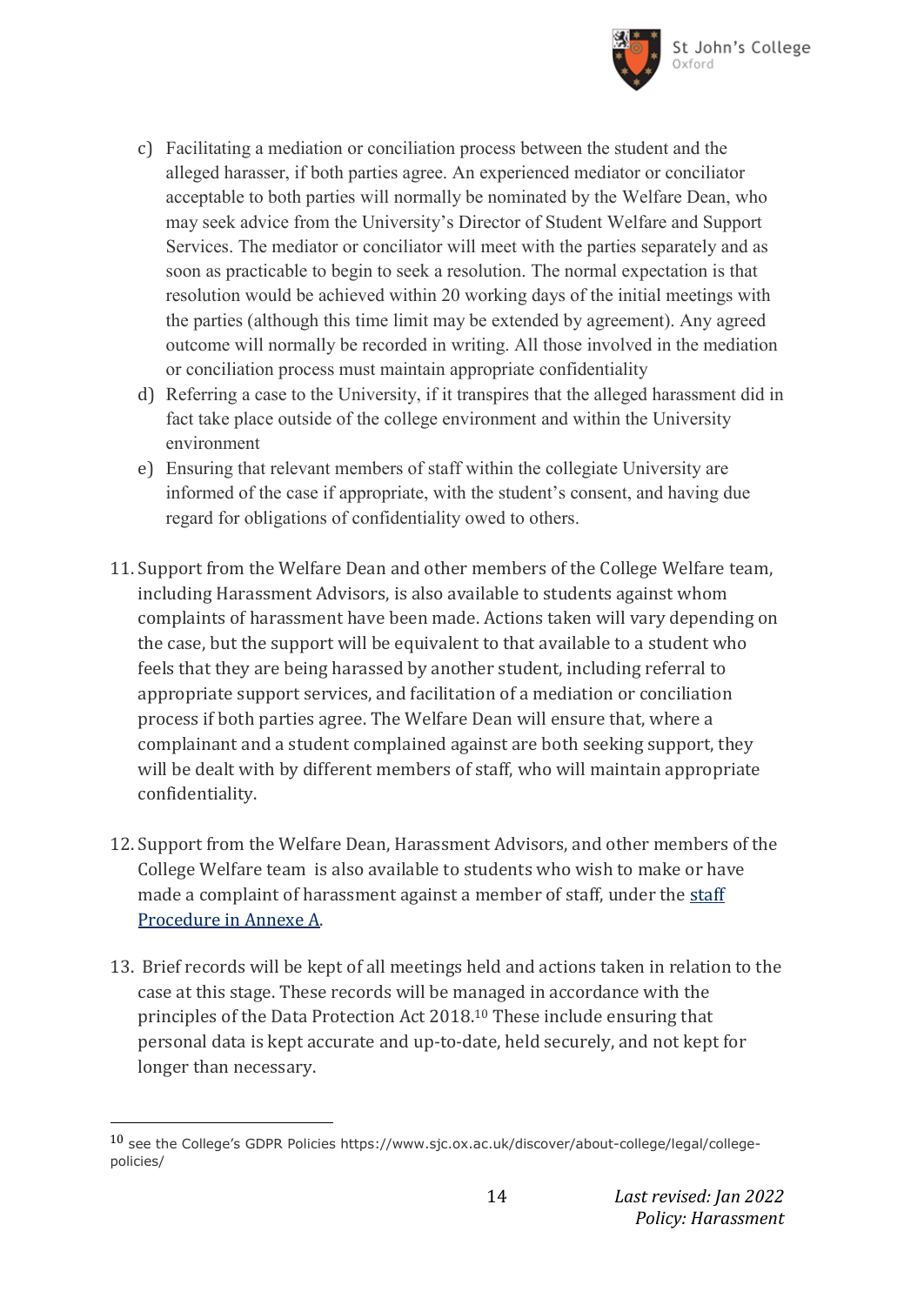

### **Stage 3 - Formal written complaint**

- 14. If action taken at stages 1 or 2 does not succeed in resolving the situation, or would not be appropriate given the nature of the complaint, the student should make a formal written complaint to the Senior Dean. In some cases, it will be appropriate to proceed directly to this stage. In these cases, if the complainant has not already been offered appropriate support from a trained member of staff, this will happen.
- 15. The complaint should normally be made as soon as possible after the event(s) to which it refers, or normally within one month of the completion of any resolution attempts made at stages 1 and 2.
- 16. The complainant should set out as clearly and succinctly as possible
	- a) the nature of the behaviour that they are concerned about;
	- b) the effect of this behaviour on them; and
	- c) where possible, the resolution they are seeking.

The complaint should include dates and details of any witnesses to any incidents referred to in the complaint, together with any documentary evidence. The complainant should also explain where appropriate any attempts that have been made to resolve the difficulties and, where possible, the outcome they are seeking. If the complainant has already made a statement about the behaviour under stage 2, this may be sent as their formal written complaint, with the proviso that the Senior Dean or Investigator may request further information.

- 17. The Senior Dean or another person appointed by them (the Investigator) will investigate the case to establish the relevant factual evidence and decide on any actions which should be taken. This may include:
	- a) informing the person against whom a complaint has been made of the allegations against him or her;
	- b) meeting separately with the complainant and the alleged harasser;
	- c) speaking to other relevant people on a confidential basis; and/or
	- d) obtaining further relevant information.

At all times both parties will have the right to be accompanied at meetings by another student member of the College, a member of the College welfare team, a senior member of the College, or a member of staff from OUSU's Student Advice Service.

18. Every effort will be made to achieve a prompt outcome to the complaint – the aim being to conclude the complaint within a period of one month. Both the complainant and the student who is the subject of the complaint will be expected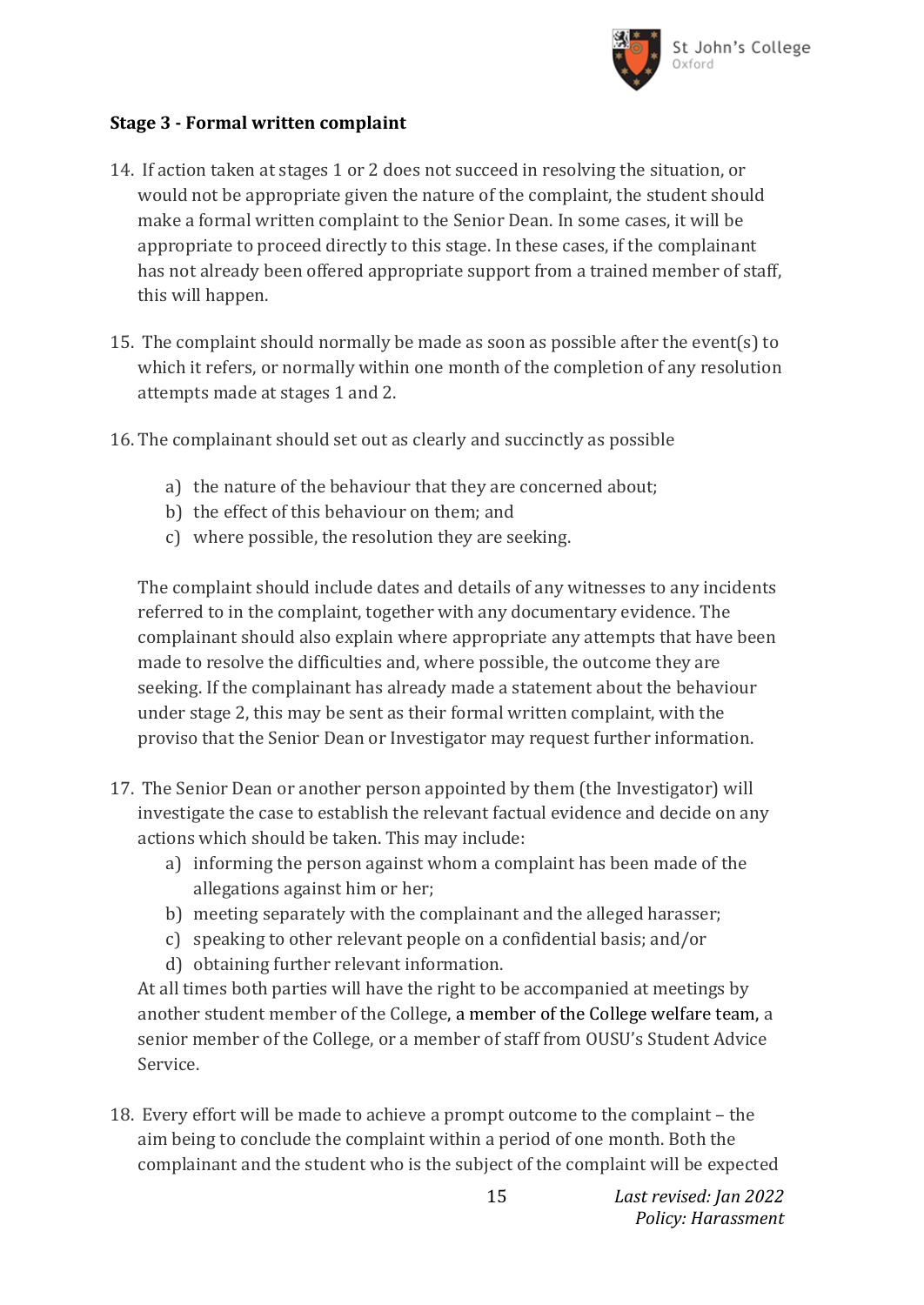

to co-operate with the College in achieving that result. If it is not possible to resolve the issue within this timeframe, for example for reasons of complexity or the absence of relevant parties from Oxford, both parties will be kept informed.

- 19. At all times both the complainant and the student complained against will be kept informed of proceedings, and will be referred as appropriate to sources of support and advice. Both parties will be informed in writing of the outcome of the investigation of the complaint.
- 20. In some circumstances, in the interests of the complainant and/or the student complained about, it may be necessary for interim action to be taken, pending the outcome of the investigation. This may include making arrangements to limit contact between the parties concerned.
- 21. Investigation of a formal written complaint of harassment may result in:
	- $\bullet$  Deciding that the alleged harasser should face disciplinary procedures<sup>11</sup>
	- Taking actions in College, or recommending to a department/faculty actions to take, including making arrangements to limit contact between the parties concerned. The College President or head of department will have responsibility for implementing and monitoring any actions. The Welfare Dean and University Director of Student Welfare and Support Services will be available to advise
	- Referring either or both parties to appropriate support services
	- Referring a case to the University, if it transpires that the alleged harassment did in fact take place outside of the college environment and within the University environment.
	- Taking no further action other than, where appropriate, implementing or suggesting steps that would help to restore reasonable relationships between the parties. This approach will usually be appropriate where the claim(s) of harassment are considered to be unfounded and where there is a continuing relationship between the parties
	- In rare cases disciplinary action may be instituted against the complainant if there is evidence that the complaint of harassment is unfounded and not made in good faith.
- 22. If the complainant is not satisfied with the outcome following the investigation of the formal written complaint, they may be able to appeal this decision using the College Appeals Procedure in the Student Handbooks or, if they have exhausted all mechanisms of appeal within College, apply to the Office of the Independent Adjudicator for Higher Education (OIA) for a review of the case.

<sup>&</sup>lt;sup>11</sup> see College Disciplinary Code in Undergraduate or Graduate Student Handbooks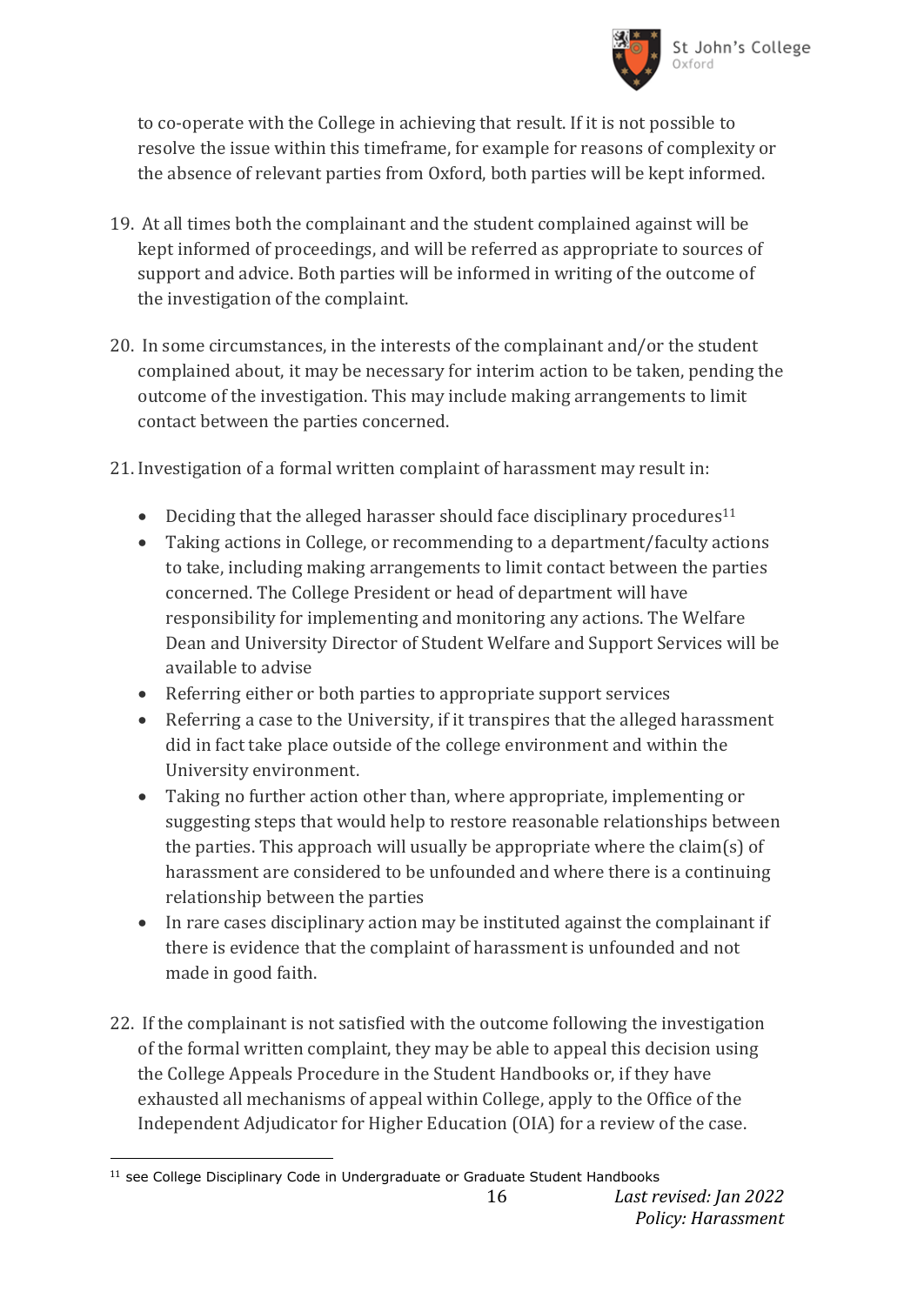

The complainant should seek advice from the Welfare Dean or a Harassment Advisor if they are considering taking this action. If applying to the OIA they must do so within three months of the date of the Completion of Procedures letter.

- 23. Following the outcome of the complaint, the Welfare Dean will take such action, including informing others, and arranging for support for all parties following the outcome, as may be appropriate in the circumstances.
- 24. There may be circumstances in which an aggrieved party is not willing, or able, to make a formal complaint but the Welfare Dean considers that the implications for the aggrieved person or others actually or potentially affected are serious. This may include cases where other parties, but not the aggrieved party, have made a complaint. In this case, the Senior Dean may initiate an investigation and make a decision on further action on the basis of such evidence as is available.

## **Referrals**

- 25. On occasion, complaints of harassment which should be considered under this Procedure may be made to staff other than the Welfare Dean. In this situation, staff should explain the Procedure, and ask the complainant if they would like the case referred to the Welfare Dean so that they can receive support from a trained staff member, or submit a formal written complaint.
- 26. If a student does not wish to seek support and advice, or to make a complaint, under stages 2 or 3 of this Procedure, or if there are queries about the procedure to be followed, staff can contact the Welfare Dean or DSWSS for advice on a confidential basis.<sup>12</sup>
- 27. There may be occasions where a student does not wish to seek support and advice or to make a complaint under stages 2 or 3 of this Procedure, but where the Welfare Dean considers that the implications for the individual and/or for others actually or potentially affected are serious. This may include cases where other parties, but not the aggrieved party, have made a complaint. In such circumstances the Senior Dean may initiate an investigation and make a decision on further action on the basis of such evidence as is available. The individual's consent will normally be sought if disclosure is to be made, and a decision on disclosure would be made at a senior level

<sup>12</sup> Any member of the collegiate University can also contact the Proctors for advice and information on any matter.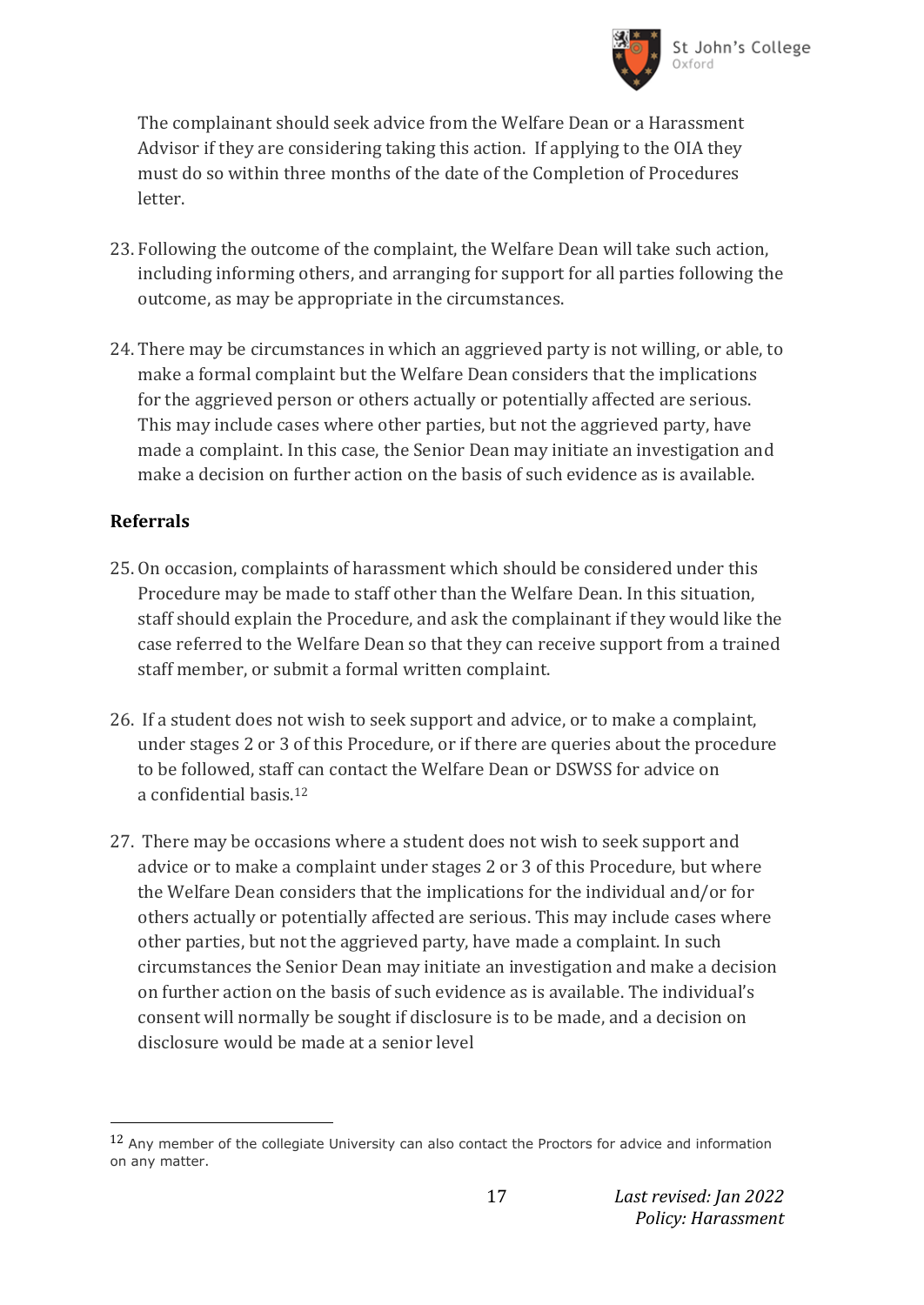

## **Potentially criminal misconduct**

- 28. This Procedure may not be applicable where the allegations are of behaviours that may attract criminal sanction. This would include, but not be limited to, cases of serious assault or threat of assault.
- 29. Where the complaint is of potentially serious criminal behaviour by a student, the college should consider whether it would be appropriate for the University to investigate, given the University's access to experienced external investigators. Issues including but not limited to those around teaching, examinations and accommodation/social activity may need to be considered.
- 30. Support for any student affected by such an incident may be sought from the Sexual Harassment and Violence Support Service,<sup>13</sup> Welfare Dean, Harassment Advisors and other members of the College Welfare team.
- 31. In addition, the Welfare Dean will consider whether it is appropriate to make recommendations to appropriate bodies regarding arrangements that would have the purpose of limiting contact between students for so long as may be considered reasonably necessary.

## **Confidentiality**

- 32. Information concerning allegations of harassment must so far as reasonably possible be held in confidence by those to whom it is divulged. Unnecessary disclosure of such allegations may attract disciplinary sanction. Information will be shared on a need-to-know basis. Once a formal complaint is pursued, it is likely to be appropriate and/or necessary for certain information to be provided to others within the College, the University, or to external bodies.
- 33. Those to whom disclosure may be made outside the University include the police, the Office of the Independent Adjudicator ("OIA") and the civil and criminal courts. The College will not normally report a matter to the police without the complainant's agreement, except in those rare circumstances where there is sufficient evidence to suggest that an individual poses an extreme risk.

### **Records**

34. The College and all those involved in this Procedure must comply with the principles of the Data Protection Act 2018.<sup>14</sup> These include ensuring that

18 *Last revised: Jan 2022 Policy: Harassment*

l <sup>13</sup> [www.ox.ac.uk/students/welfare/supportservice?wssl=1](http://www.ox.ac.uk/students/welfare/supportservice?wssl=1)

<sup>14</sup> see the College's GDPR Policies [https://www.sjc.ox.ac.uk/discover/about-college/legal/college](https://www.sjc.ox.ac.uk/discover/about-college/legal/college-policies/)[policies/](https://www.sjc.ox.ac.uk/discover/about-college/legal/college-policies/)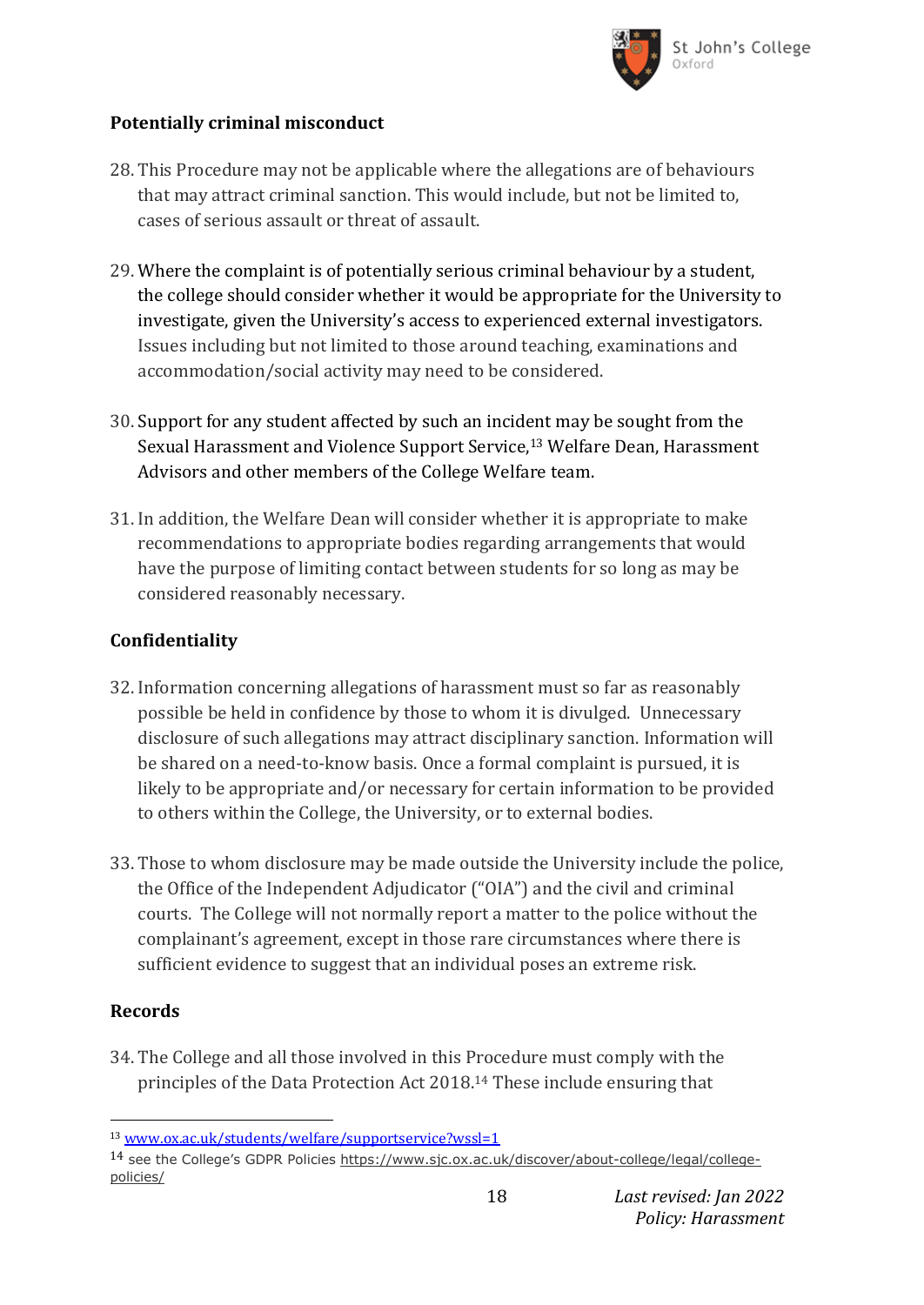

personal data is kept accurate and up-to-date, held securely, and not kept for longer than necessary.

- 35. Those interviewed in the course of any investigation by the investigator will be asked to review the notes of their individual discussions with the investigator as soon as is reasonably possible in order to comment on any inaccuracies or omissions. All notes will be preserved during the process and until such time as the College's internal processes and any external processes are concluded.
- 36. The Welfare Dean should be consulted about filing and retaining any notes and documents related to this Procedure, all of which must be held in confidence.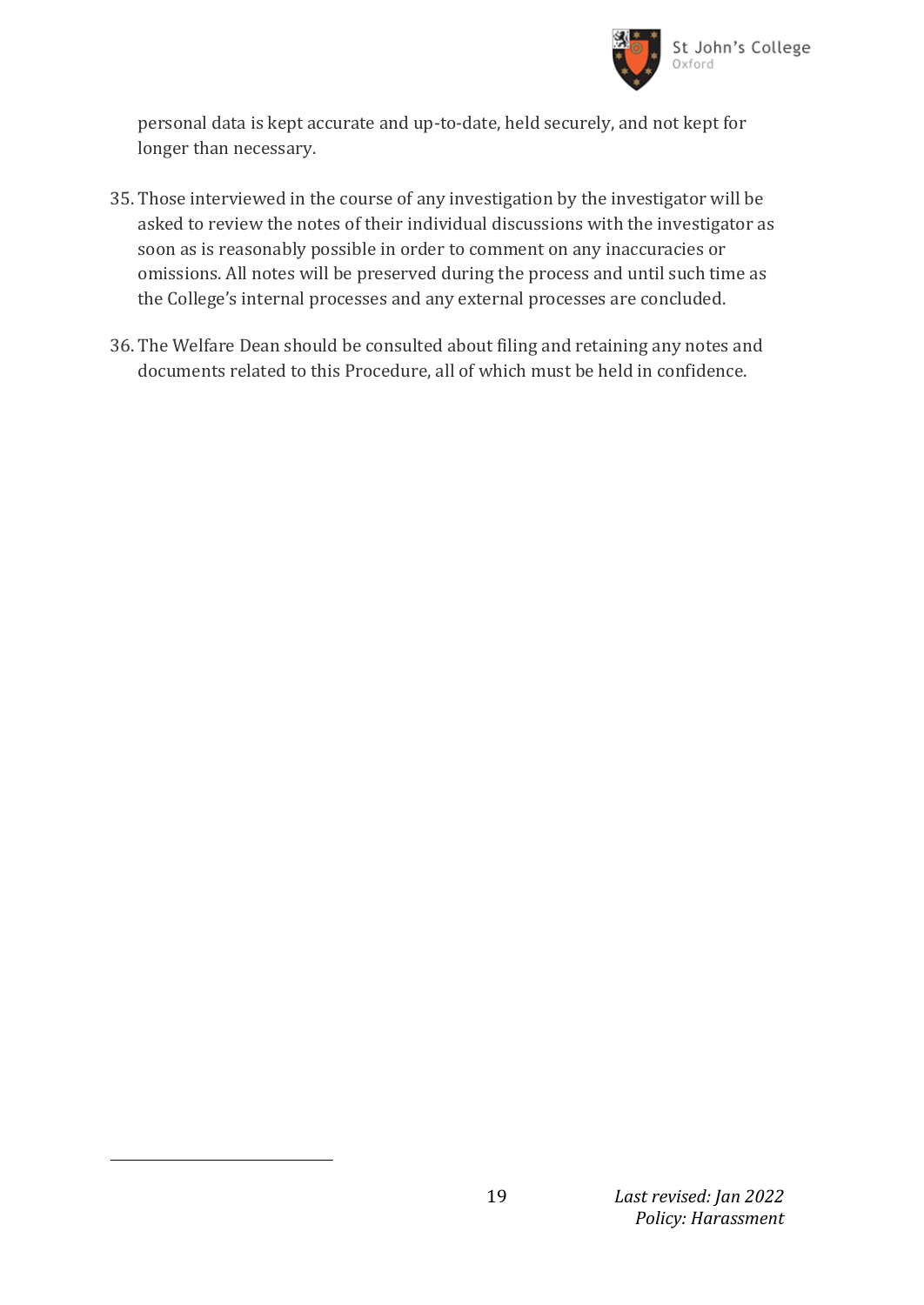

# **POLICY HISTORY**

| Date of<br>$\overline{GB}$ | <b>Brief summary of changes</b>                | <b>Confirmation that linked</b><br>documents have updated if | College policy<br>register |
|----------------------------|------------------------------------------------|--------------------------------------------------------------|----------------------------|
| approval                   |                                                | necessary                                                    | updated                    |
| HT2018                     | Policy reviewed by                             | na                                                           | Yes (Sandra                |
|                            | Committee and                                  |                                                              | Campbell)                  |
|                            | subsequently approved by                       |                                                              |                            |
|                            | GB                                             |                                                              |                            |
| <b>TT2018</b>              | Additional link added to                       | na                                                           | Yes (Sandra                |
|                            | Annex D providing                              |                                                              | Campbell)                  |
|                            | information on how to                          |                                                              |                            |
|                            | support staff and                              |                                                              |                            |
|                            | students that have                             |                                                              |                            |
|                            | experienced sexual                             |                                                              |                            |
|                            | assault                                        |                                                              |                            |
| Jan 2019                   | Policy reviewed by                             | na                                                           | Yes (Sandra                |
|                            | Committee and                                  |                                                              | Campbell)                  |
|                            | subsequently approved                          |                                                              |                            |
|                            | by GB                                          |                                                              |                            |
| Oct 2019                   | Updated with current                           | na                                                           | Yes (Sandra                |
|                            | harassment advisors and                        |                                                              | Campbell)                  |
|                            | Junior Deans                                   |                                                              |                            |
|                            |                                                |                                                              |                            |
|                            |                                                |                                                              |                            |
| Jan 2020                   | <b>Updated College contacts</b>                | na                                                           | Iris Burke                 |
|                            | and replaced OUSU with                         |                                                              |                            |
|                            | Oxford SU                                      |                                                              |                            |
| Feb 2020                   | Policy reviewed by                             | na                                                           | Yes (Kate                  |
|                            | Committee and                                  |                                                              | Doornik)                   |
|                            | subsequently approved                          |                                                              |                            |
|                            | by GB                                          |                                                              |                            |
| Mar 2021                   | Policy rewritten to follow                     | na                                                           | Yes (Sandra<br>Campbell)   |
|                            | University template.                           |                                                              |                            |
|                            | Policy reviewed by                             |                                                              |                            |
|                            | Committee and                                  |                                                              |                            |
|                            | subsequently approved                          |                                                              |                            |
| <b>Jan 2022</b>            | by GB                                          | Confirmed                                                    | Yes (Iris Burke)           |
|                            | <b>Replaced HR Manager</b><br>with Head of HR; |                                                              |                            |
|                            |                                                |                                                              |                            |
|                            | updated linked<br>doucments;                   |                                                              |                            |
|                            | Policy reviewed by                             |                                                              |                            |
|                            | Committee and                                  |                                                              |                            |
|                            | subsequently approved                          |                                                              |                            |
|                            | by GB                                          |                                                              |                            |
|                            |                                                |                                                              |                            |